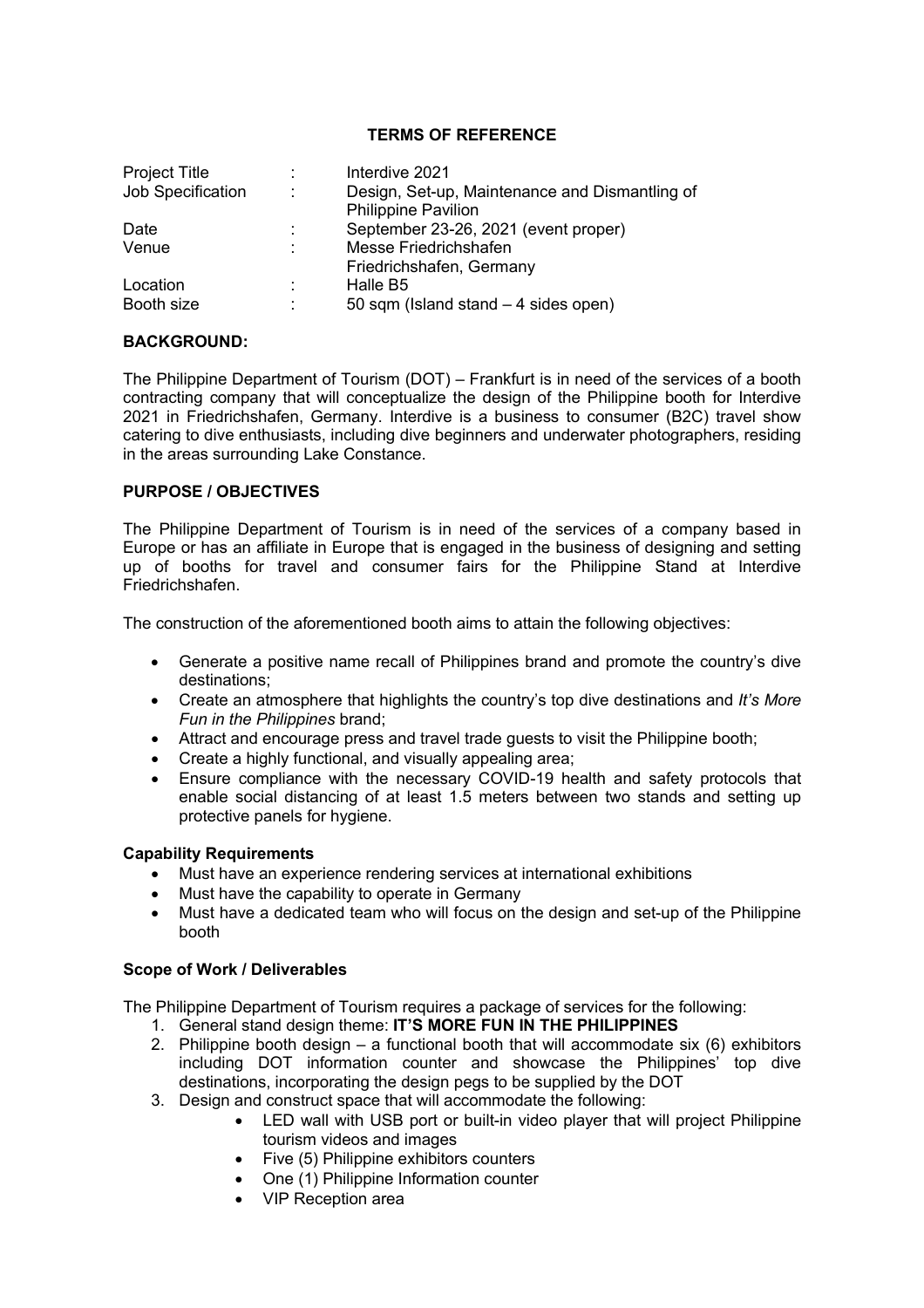Storage room with small area for dining

# **Specific Stand Requirements**

- 1. Provide individual company negotiating tables with 3 chairs for each Philippine exhibitor. Each station must have the following:
	- One table
	- Lockable storage cabinet (may be part of the design of the table)
	- Individual electric outlets (3 sockets each)
	- Company name and logo
	- Protective panels for hygiene
	- Disinfectant dispenser
- 2. VIP reception area which can comfortably accommodate six (6) guests at a time and should have the following:
	- Furniture and fixtures, featuring modern and contemporary designs
	- Appropriate backdrop visuals
	- Brochure rack
	- Fresh plants and flowers
	- Electrical outlet on both sides
	- Disinfectant dispenser
- 3. One information counter which can accommodate 2 persons at a time and should have the following:
	- Appropriate visuals (backlighted) and accessories
	- Electrical outlet
	- Brochure rack
	- 3 chairs
	- Exhibitor directory
	- Protective panels for hygiene
	- Disinfectant dispenser
- 4. Storage room where PHL delegation can keep their materials and should have the following:
	- Storage shelves
	- Lockers (at least 10 lockers)
	- Coat hangers (big enough to hang coats for at least 10 pax)
	- Small dining area
	- Half-length mirror
	- Kitchen utensils and appliances (coffee-maker, refrigerator, microwave oven, hot & cold water dispenser, cups and saucer, serving trays, cutlery set, drinking glasses, trash bins, ample supply of trash bags etc.)
- 5. Elevated carpet platform / floor to conceal the electrical wirings and connections.
- 6. Fast and reliable WiFi internet connection for the whole Philippine delegation.
- 7. Backlighted hanging banners
- 8. Sufficient lighting that will create a dramatic effect, complementing the design of the booth.
- 9. All exhibition connections and fees (daily cleaning, ample supply of electricity, running water, suspensions and permits)
- 10. Set-up and installation of the aforementioned booth while strictly following the rules and regulations set by the event organizer.
- 11. Dismantling inclusive of storage/disposal of the aforementioned booth parts and egress on the date designated by the event organizer.